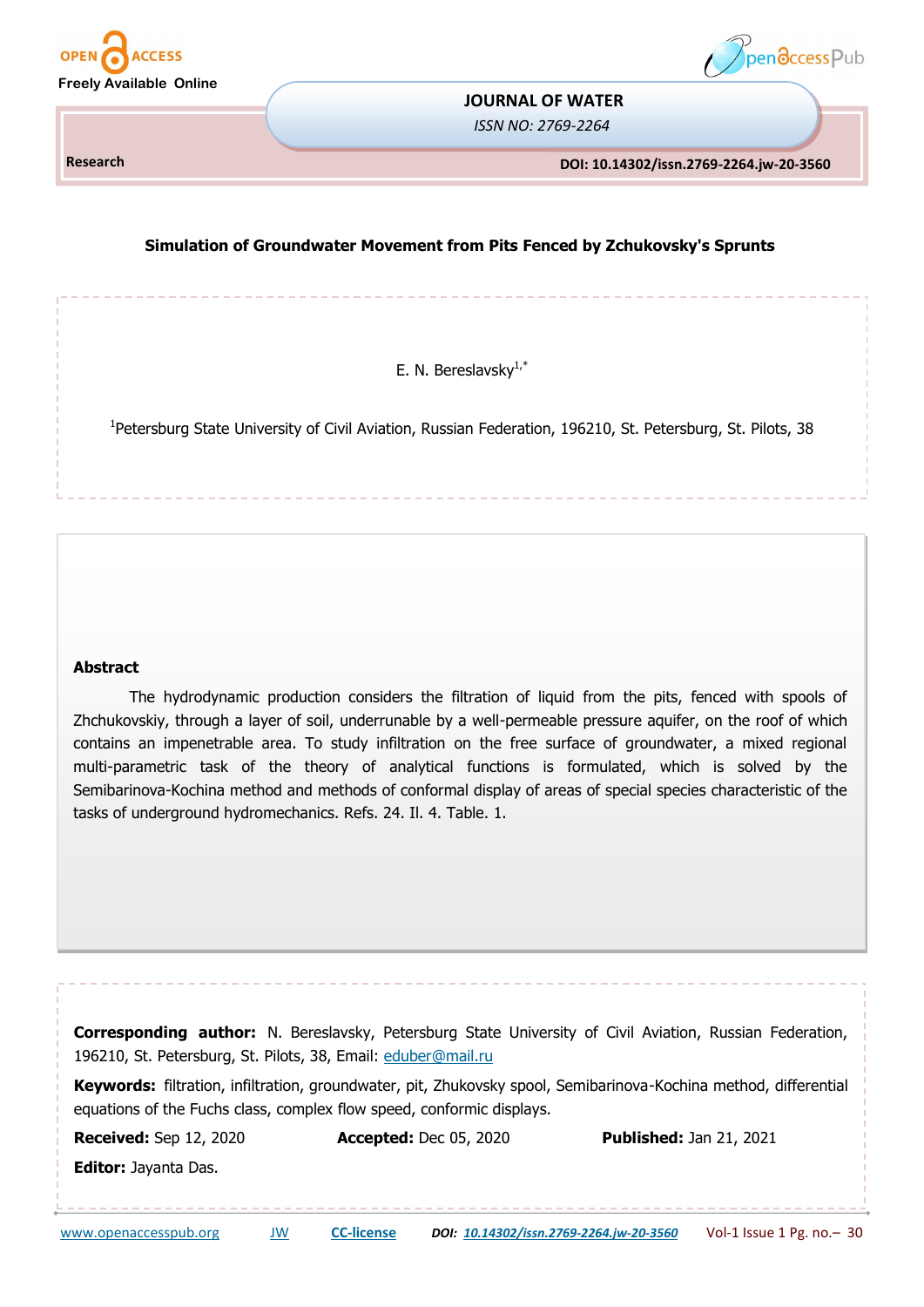

## **Introduction**

kovsky. In a number of works, free filtration was studied, i.e. the current without support, and in some cases - pressure, i.e. the presence of a free surface was neglected. In all of these studies, infiltration was not recorded. In addition, different techniques were used to solve the problems: the function of Zchukovsky and the way Vedernikov-Pavlovsky, bringing the case to the conformal display of straight polygons, followed by the use of the Kristoffel-Schwartz formula.[1]

As shown in the "13" way, the practical application of these methods only leads to effective results when the boundary of the area of motion consists of horizontal waterproof and vertical waterproof areas. However, in the real conditions of hydrotechnical construction (channels, reservoirs) directly under cover sediments along with horizontal aquifers of higher permeability (galeks, gravel, coarse-grained sands) are often found and horizontal waterproof areas (impenetrable inclusions, cul-de-pressure rocks), which is fundamentally reflected in the nature of filtration processes. In such situations, the use of Kristoffel-Schwartz integral does not lead to the goal, as in areas of complex flow speed there are already circular polygons that do not boil directly to the straight line.[2]

In contrast to these studies, the following is both a direct continuation and development of the author's previous works (see. The task of the flow of liquid from the pits through the ground array of finite power, underpowered by a well-permeable pressure aquifer containing a waterproof area on its roof, is studied, if there is infiltration on a free surface. The most common case of movement is considered, in which on both waterproof sections of the border the filtration area the flow takes extreme values and the point of zero flow speed goes to the spool (which, apparently, has not been found in the literature so far). There are extreme cases of current associated with the absence of both support, impenetrable inclusion or infiltration, and the case of degeneration of pits in the semi-endless left flooding strip, previously studied by V. V. Vedernikov. Results are provided for a diagram that occurs in the absence of critical points when the flow



rate at the end of the spool is finite; the resulting solution is a certain analogue of the classic task of Zhchukovskiy.[3]

To solve the mixed regional multi-parametric problem, analytical function theory uses the Semibarinova-Kochina method, as well as specialspecies methods developed for areas of special species, which are very typical of underground hydromechanics. Taking into account the specifics and characteristics of the movement allows you to present solutions through special, and in some cases elementary functions, which makes their application simple and convenient.[4]

On the basis of the built accurate analytical dependencies and through numerical calculations, hydrodynamic analysis of the influence of all physical parameters of the scheme on the picture of the phenomenon is noted and some features of the models being developed are noted. The results of mathematical modeling for all marginal cases are compared to the main filtration scheme. \*[5]

## \*The Work was Announced Earlier in the year.

Main model. Setting a task. The flat established current from  $A'A$  Sthe 2 l-width  $p$ it, enclosed by symmetrical S-length sprunts, isconsidered, through a waterproof layer of  $T$  power soil with a substline aquifer E'E containing underground or artesian waters, The pressure in which has a permanent value  $H_0$  (Figure 1)

On the roof of this layer is a waterproof area, D'D simulated horizontal segment length 2L. Due to thesymmetry of the motion picture, we will limit ourselves to the study of the right half of the ABCDEGR filtrationarea.[6]

Groundwater,  $d$  flowing ARG spool under the influence of pressure difference in the pit and the underlying well-permeable aquifer, rise behind it to a certain height of the  $RG$  and, overcoming the point of  $M$  zero speed on the spool, form a free surface of GE , which receives infiltration waters with the intensity of the e (0<e< 1),attributed to the ground filtration factor of the  $k=$  const. .[7]

We will assume that the movement of groundwater is subject to the law of Darcy with a known filtration factor of  $z$  and occurs in a homogeneous and isotropic soil, which is considered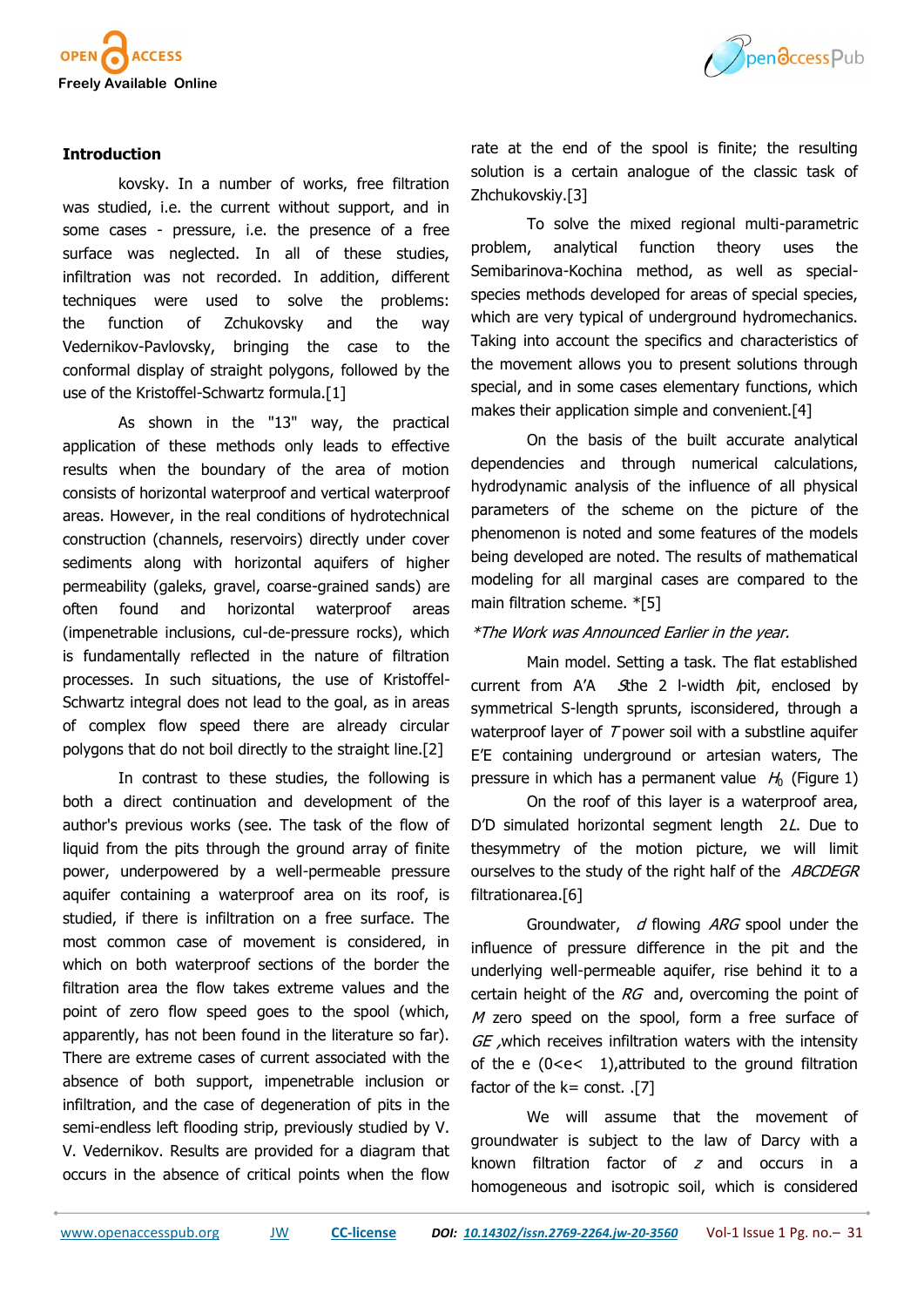



#### incompressible.[8]

Under such conditions, as it is known, the basic fluid filtration equations can be recorded as

$$
\varphi = -kh = -k\left(\frac{p}{\gamma} + y\right), \quad \frac{\partial u}{\partial x} + \frac{\partial v}{\partial y} = 0, \quad u = \frac{\partial \varphi}{\partial x}, \quad v = \frac{\partial \varphi}{\partial y}
$$

$$
\dots (1)
$$

Where  $\varphi$  is the potential for filtration speed;  $\mu$ and  $v$  - projections on the axis of filtration rate coordinates;  $h$  - pressure;  $p$  - pressure in the stream;  $V$ is the specific weight of the liquid [9]

From a mathematical point of view, the challenge is to find the complex potential of the flow of  $z$  ( $\varphi$  the potential of speed,  $\psi$  is the function of the current) as an analytical within the filtration area of the function of the complex coordinates  $z$  under the following boundary conditions:[10]

*AB*: 
$$
y = 0
$$
,  $\varphi = -H$ ; *BC*:  $x = 0$ ,  $\psi = 0$ ;  
\n*CD*:  $y = -T$ ,  $\psi = 0$ ; *AG*:  $x = 1$ ,  $\psi = Q$ ;  
\n(2)

DE:  $y = -T$ ,  $\varphi = -H_0$ ; GE:  $\varphi = -y - T$ ,  $\psi = Q$ +  $\varepsilon(x - \Delta)$ ,

The study is carried out in terms of the values of z and  $\omega$  which are related to the actual values of the same through the means of equality.[11]

$$
\omega = \frac{\omega_{\Phi}}{\kappa T}, \quad z = \frac{z_{\Phi}}{T}.
$$

Building a solution to the edge problem. Let's turn to the area of complex velocity  $w$  (Figure 2) corresponding to the edge conditions (2). This area, which is a circular polygon with three incisions, tops  $N_1$ and  $N_2$  two of which correspond to the extremes of current function on impenetrable areas of  $AB$  and  $DE$ , belongs to the class of polygons in the polar grids. However, unlike the "15" limit, an additional corner point appears on the boundary of the traffic area, point  $B$  (see Figure 1); the total number of special points becomes nine, making the task much more difficult.[12]

To solve the regional problem, the Semibarin-Kochina method, which is based on the application of the analytical theory of linear differential equations of the Fuchs class. Entered

Auxiliary parametric variable  $\zeta$  and  $\zeta$ functions : conformally displaying the upper half-flatness on the  $z$  area when dots are matched [13]

 $\zeta_{E} = 0$ ,  $\zeta_{G} = 1$ ,  $\zeta_{C} = k^{-2}$   $(0 \lt k \lt 1)$ ,  $\zeta_{D} = \infty$ , as well as derivatives

.

$$
\Omega = \frac{d\omega}{d\zeta}, \quad Z = \frac{dz}{d\zeta}
$$

By determining the characteristic performance of the functions of the and *the* "regular special points" near the regular special points, we will find that they are linear combinations of the two branches of the next function of Riemann.[14]

$$
P\begin{Bmatrix}\n0 & \zeta_F & 1 & \zeta_A & \zeta_{N_1} & \zeta_B & k^{-2} & \zeta_{N_2} & \infty \\
-1 & 0 & -1/2 & -1/2 & 0 & -1/2 & -1/2 & 0 & 3/2 & \zeta \\
-1/2 & 2 & 0 & -1/2 & 2 & -1/2 & 0 & 2 & -1\n\end{Bmatrix} = \frac{Y}{\zeta\sqrt{(1-\zeta)(\zeta_A-\zeta)(\zeta_B-\zeta)(1-k^2\zeta)}},
$$
\n
$$
Y = P\begin{Bmatrix}\n0 & \zeta_F & 1 & \zeta_{N_1} & k^{-2} & \zeta_{N_2} & \infty \\
0 & 0 & 0 & 0 & 0 & -3/2 & \zeta \\
1/2 & 2 & 1/2 & 2 & 1/2 & 2 & -1\n\end{Bmatrix}.
$$
\n...(3)

It can be seen that the points  $\zeta = \zeta_A$  and  $\zeta = \zeta_B$ are the common points of function  $Y$ , representing the last symbol of Riemann, which corresponds to the linear differential equation of the Fuchs class with seven regular special points, very typical for the tasks of underground hydromechanics.[15]

$$
Y'' + \left[\frac{1}{2}\left(\frac{1}{\zeta} + \frac{1}{\zeta - 1} + \frac{1}{\zeta - k^{-2}}\right) - \left(\frac{1}{\zeta - \zeta_F} + \frac{1}{\zeta - \zeta_{N_1}} + \frac{1}{\zeta - \zeta_{N_2}}\right)\right]Y' +
$$
  
+ 
$$
\frac{3\zeta^3 + \lambda_2\zeta^2 + \lambda_1\zeta + \lambda_0}{\zeta(\zeta - 1)(\zeta - k^{-2})(\zeta - \zeta_F)(\zeta - \zeta_{N_1})(\zeta - \zeta_{N_2})}Y = 0.
$$
....(4)

Recall that along with  $\zeta$  the  $\zeta_{\mathcal{E}}$   $\zeta_{\mathcal{M}}$  and  $\zeta_{\mathcal{N}}$  in the equation (4) the accessory parameters of<sub>0</sub>,  $\lambda$  1 and  $2$ remain unknown in setting the task and must be determined in the course of its solution.

Replacing variables

$$
\zeta = \text{sn}^2(2K\tau, k) \quad (5)
$$

translates the upper half-flatness ζ into a rectangle of the plane:

$$
1/2 \quad 0 \qquad \quad \tau < \rho/2 \quad \ (k) = \ K \ /K, \ \ K \ = \ K(k \ ), k^{'} = \sqrt{1-k^2}
$$

I'm where  $\rho$  K(k) is a full elliptical integral of the first kind with module  $(k, 23,$  when dots are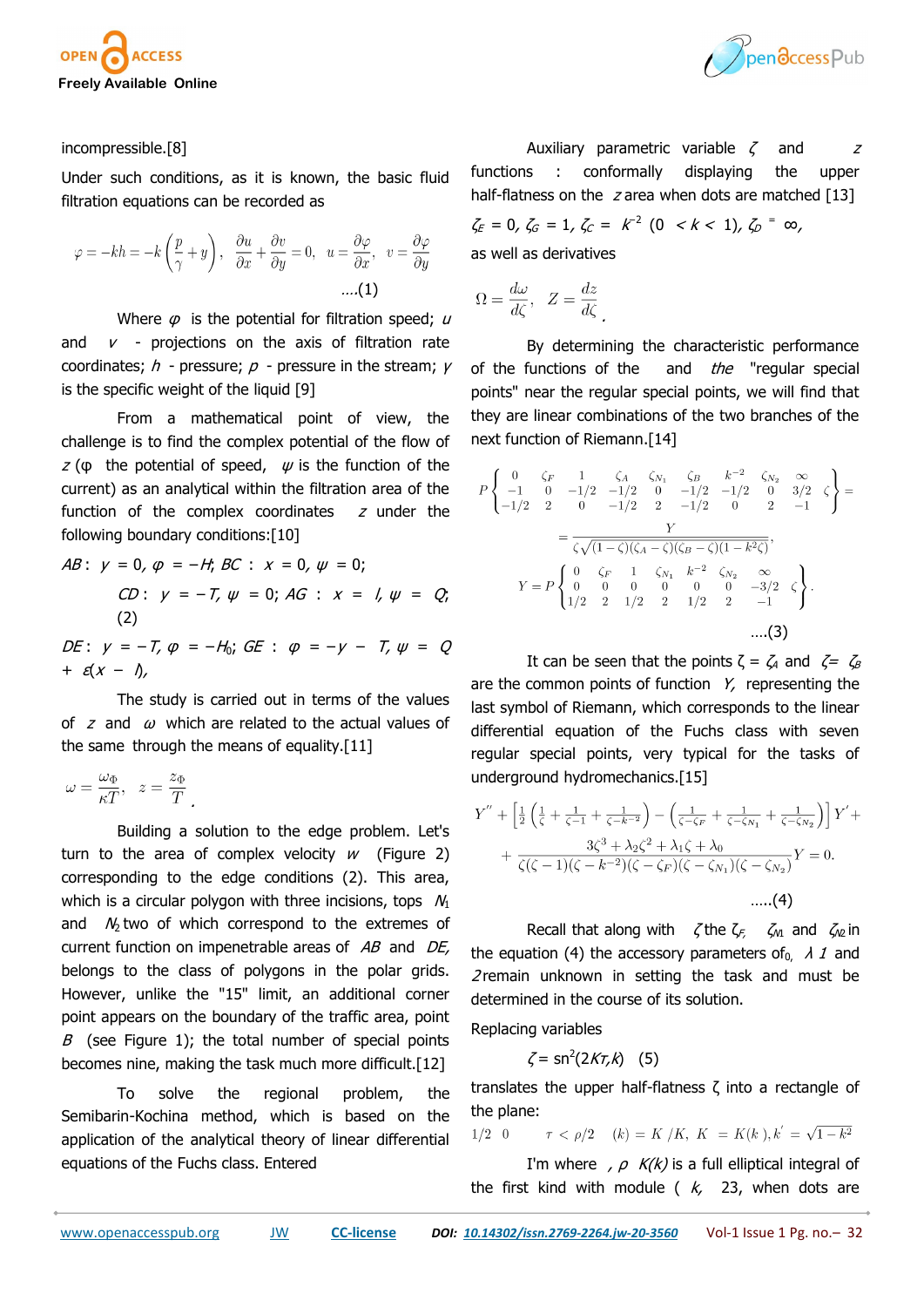







Figure 2. Complex W speed area for the main filtration scheme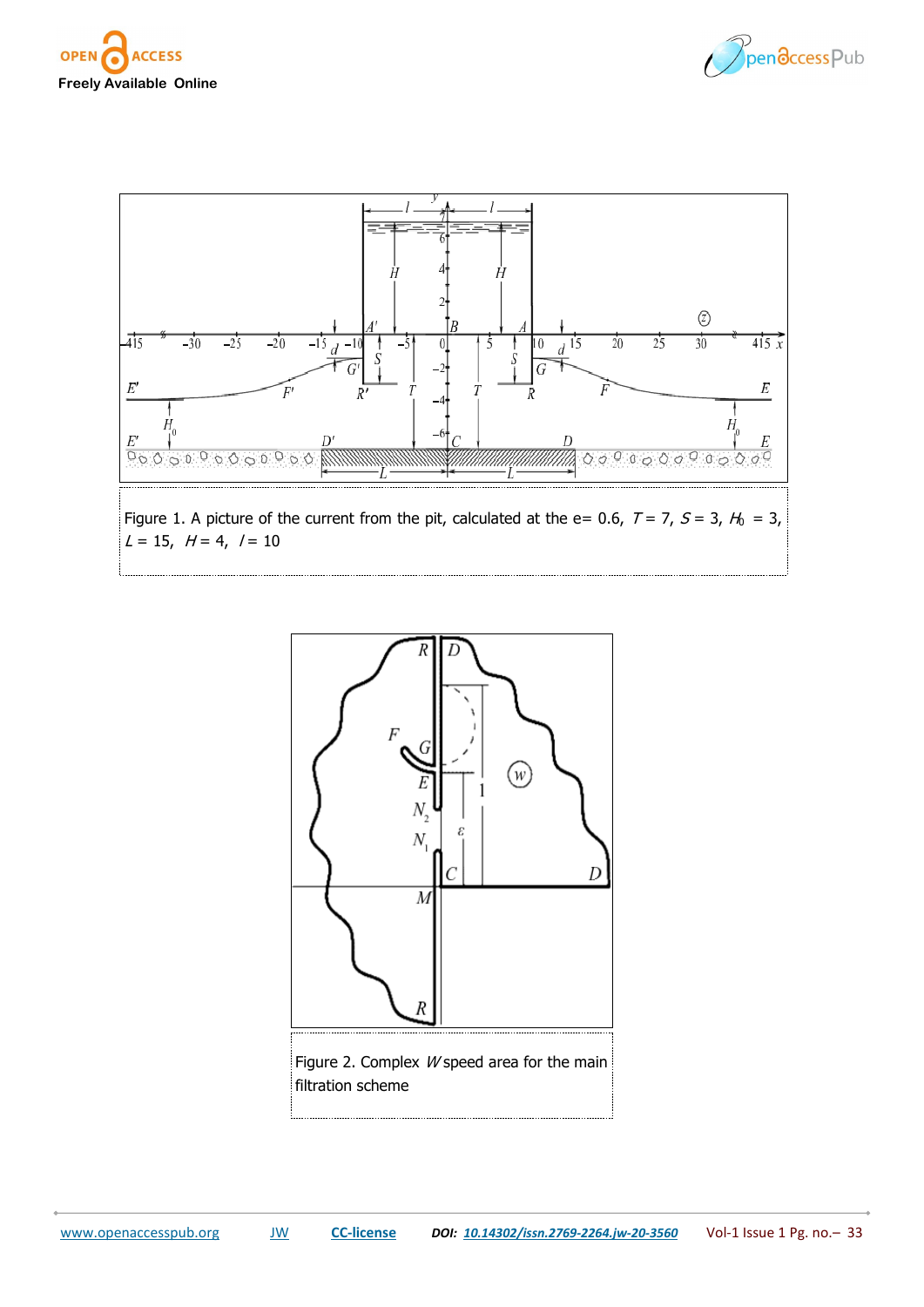



matched

 $\tau_E = 0$ ,  $\tau_G = 1/2$ ,  $\tau_C = (1 + i\rho)/2$ ,  $\tau_D = i\rho/2$ ,

and the Y equation integrals (4), which correspond to the symbol of Riemann (3) and are constructed according to the technique developed earlier, are transformed as follows:

$$
Y_{1,2}(\tau) = \theta_0^{-3}(\tau)\theta_1(\tau \pm i\gamma)\theta_2(\tau \pm i\beta)\theta_2(\tau \pm i\beta)
$$
  

$$
i\beta \exp(\pm i\pi\tau).
$$
 (6)

Here, sn  $\tau = \text{sn}$  (u.k) is Jacobi's elliptical function (sinus) at module  $k$ ,  $\theta_1$ ((q),  $\theta_0$ ((q) - theta function with the parameter q q exp, which is uniquely associated with the module  $k$ ,  $q$ ,  $\gamma$  - some suitable permanent.[16]

Taking into account the ratios (3), (5) and (6), as well as the fact that the functions has the same appearance.

$$
w = i\sqrt{\varepsilon} \frac{\chi^+(\tau)}{\chi^-(\tau)}, \quad \chi^{\pm}(\tau) = (1 + \sqrt{\varepsilon})Y_1(\tau) \pm (1 - \sqrt{\varepsilon})Y_2(\tau)
$$
  
...\n
$$
\mathcal{E} = \text{thr}(\rho/2 + \beta - a - \gamma), \quad \dots(8)
$$

come to the addictions we're in.

$$
\Omega = -\sqrt{\varepsilon} N \frac{\chi^+(\tau)}{\Delta(\tau)}, \ Z = iN \frac{\chi^-(\tau)}{\Delta(\tau)},
$$
  

$$
\Delta(\tau) = \text{sn}(2K\tau, k) \sqrt{[1 - (1 - k'^2 A^2) \text{sn}^2 (2K\tau, k)][1 - (1 - k'^2 B^2) \text{sn}^2 (2k\tau, k)]}
$$
...(9)

in which  $N$  is a large-scale constant simulation,  $A = \text{sn}(2Ka, k'), B = \text{sn} - (2Kb, k'), a \le b$  unknown residents of points  $\overline{A}$  and  $\overline{B}$  of the area of  $\overline{a}$ .

(9) Permanent conformal displays of  $q$ , z and  $\gamma$ , which are bound by a ratio (8), are subject to the conditions

$$
0 < a < r < \beta < m < a < b < \rho/2, \quad 0 < \gamma < \rho/2, \quad \dots \text{(10)}
$$

Regulating the position on the boundary of the flow of *points M* and point of the spun  $R$ , as well as  $N_1$ and  $N_2$ ; m and r are unknown residents of M and R points in the plane.  $\tau$ .

You can verify that the functions (9) meet the conditions (2) reformulated in terms of *functions*, and thus are a parametric solution to the original edge problem.[17]

Recording ratios (9) for different parts of the boundary of *the area*, followed by integration across the entire loop of the auxiliary area, leading to a close of the movement area and thus serves as a control of the calculations.[18]

$$
\int_{r}^{a} Y_{RA} dt = S, \quad \int_{a}^{b} X_{AB} dt = l, \quad \int_{0}^{1/2} X_{CD} dt = L, \quad \int_{b}^{\rho/2} Y_{BC} dt = T,
$$
\n....(11)\n
$$
\int_{b}^{\rho/2} \Phi_{BC} dt - \int_{0}^{1/2} \Phi_{CD} dt = H - H_0,
$$
\n
$$
d = T - H_0 - \int_{0}^{1/2} \Phi_{EG} dt, \quad Q = \int_{a}^{b} \Psi_{BC} dt
$$
\n(12)

….(12)

and coordinates of *the EG* depression curve points

$$
X_{EG}(u) = l + \int_{u}^{1/2} X_{EG} dt, \quad Y_{EG}(u) = -d + \int_{u}^{1/2} Y_{EG} dt, \quad 0 \le u \le 1/2
$$
\n....(13)

Account control is other expressions for the values  $d$ ,  $L$  and filtration expense:

$$
d = T - H_0 - \int_{0}^{1/2} Y_{EG} dt, \quad L = l - \int_{0}^{1/2} X_{EG} dt - \int_{0}^{\rho/2} X_{DE} dt,
$$
  
....(14)

$$
Q = \int_{0}^{\rho/2} \Psi_{DE} dt - \varepsilon \int_{0}^{1/2} X_{EG} dt.
$$

In formulas (11)-(14) subtegrial functions are expressions of the right parts of equality (9) on the corresponding sections of the contour of theregion.[19]

Analysis of numerical results for the main filtration model. Views (9) --(14) contain seven unknown permanents: residency prototypes of points  $A, B, R$  in the plane  $\pi q$ , parameters of conformal display,  $y$ , satisfying ratio (8) and inequities (10), as well as module  $k$  (0 <  $k$  < 1) and constant N modeling. N

$$
w^{-1}(1/2 + ir) = 0, \int_{0}^{1/2} (\Phi_{EG} + \Phi_{CD})dt + \int_{0}^{a} \Phi_{GA}dt + \int_{b}^{\rho/2} \Phi_{BC}dt = 0
$$

The first means that the speed at the end of the spool turns into infinity, and the second is directly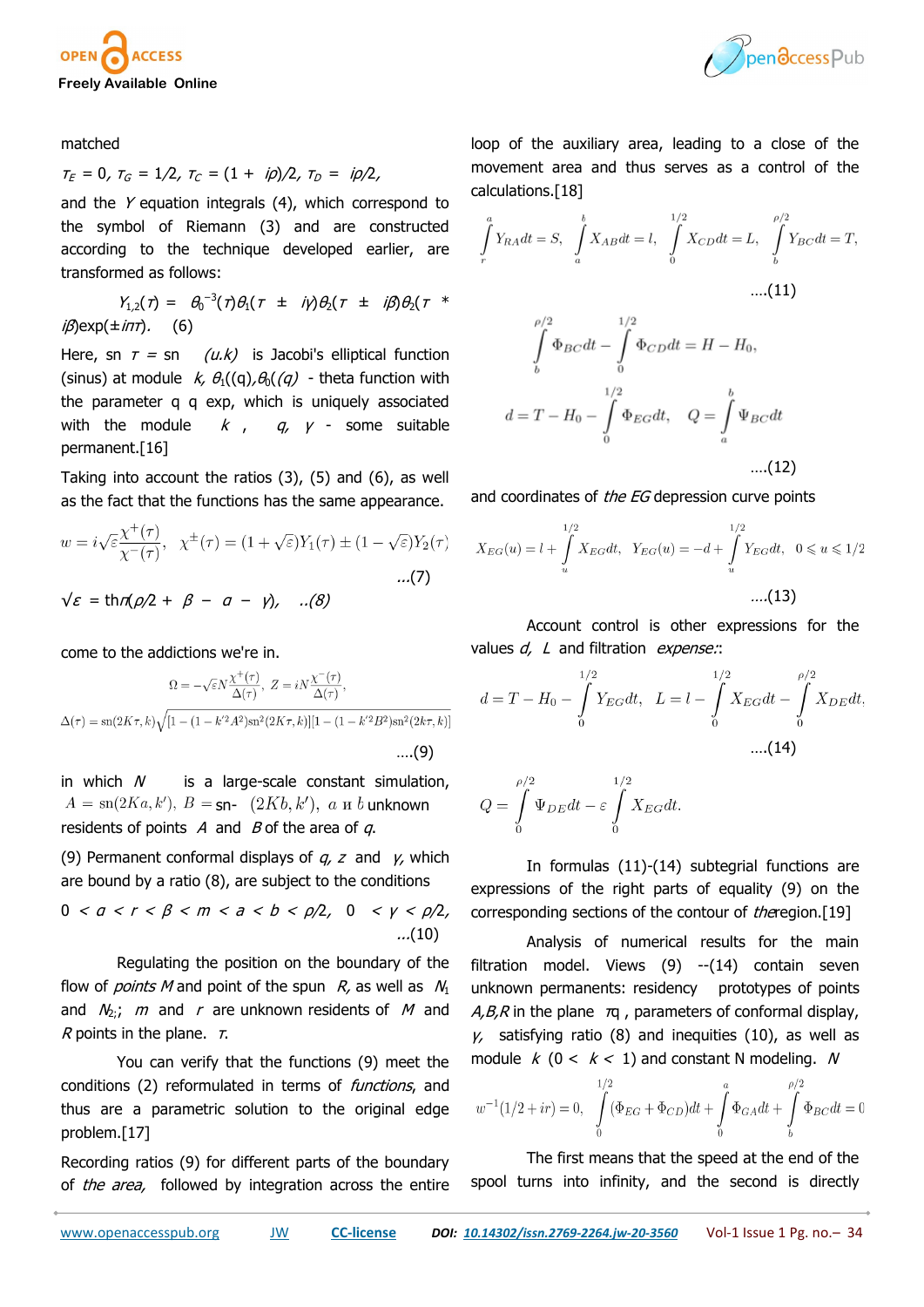



derived from the consideration of boundary conditions (2). After determining the unknown permanents are the exact values  $d$  and  $z$  by expressions (12) and finally, the formulas (13) are calculated coordinates of the points of the free surface  $EG$ [20]

On rice. 1 is a picture of the current, calculated at  $q= 0.6$ , To= 7, S, H = 3, H 3, L = 15, H, = 7L, 10 (basic values). and the rest are fixed by the baseline values, the results of calculations of the influence of the determining physical parameters are  $0, T, S, H$  and L on the depth of  $D$  (negative values  $d$  means that the free surface rises above the absiss axis) and the expense of the  $q$ . Figure 3 are represented by the dependence of the d and filtration consumption of the 0,T,H,H,H,H.L.H.  $\varepsilon$ , T, S, H<sub>0</sub>, L, H, l.[21]

Analysis of table and rice data. 3, and allows you to draw the following conclusions.

First of all, the same quality of dependencies of the values  $H_1 L$ ,  $d_2 S$  and l, associated with a decrease  $Q$  infiltration intensity and greater reservoir power, in which these filtration characteristics grow. [22]

Increase infiltration intensity, impenetrable inclusion and pressure in the underlying layer and reduce the power of the layer, The length of the spool, the *d* pressure of the water in the pit  $\varepsilon$ ,  $S$ ,  $H$  and its width lead to a drop in the depth d,i.e. to the increase of the *residents* of the point G exit of the depression curve from under the spool. [23]. Table 1.

The results of the calculations of  $D$  and  $Z$  values However, the greatest impact on *the* depth of  $D$  is an impenetrable area: table data show that when  $\angle$  width increases by only 28%, the depth  $d$  increases by almost 10 times.

Atd) =  $(-d)/5$ ,  $h(S) = 0$  h( $\varepsilon, T, S, H_0, L, H, H$ 0.8, H<sub>0</sub>and 5 and L and L 18, i.e. at fairly large parameters,  $H, H_0$  and L, the free surface rises above the abscissus axis, with the values  $d$  negative. Tab 2.

characterizing the relative elevation of groundwater behind the spool,  $\varepsilon$ , H we receive  $h$ -(-1).. ( 1945) = 1. 3981,  $h(-0.9297) = 1.3099$ ,  $h(-2.999)$ 3500) = 1. 7833 and  $h(-0.2560) = 1.0853$ , with the parameter h grows with  $T,H_0$  an increase in the residents of point  $G$  exit of the depression curve from under the spool. [24]

As for the flow, the larger the width of the impenetrable inclusion, the more significant the difference in the value of theq : from the table it follows that when the  $L$  parameter grows by 1.28 times the expense increases by more than 12 times.

This behavior of consumption is clearly seen both with the increase in the power of the layer, the width of the pit and the pressure in the underlying horizon, and with the decrease in the length of the spool and the pressure in the beef. It follows from the table that the reduction of the  $H$  parameter by only 2 times is accompanied by an increase in consumption of almost 48 times, which indicates the greatest impact on the pressure of water in the pit.

Limit cases. 1. Case  $H_0$  q 0. We will focus primarily on the absence of backup, i.e. movement at  $H_0$  q 0. . The solution for it is derived from dependencies (9)-(14) at the  $\gamma \gamma \gamma^* * 0$ . At this value of they circular incision of the  $EG$  area w, transforming, transforming, degenerates into the right semicircle (bar line on Figure 2), and thus the original area becomes a circular hexagon, which falls the right part of the semicircle .  $w-(1+\varepsilon)/2$ |  $(1-\varepsilon)/2$ In the z current plane at *the γ γ* \* the depression curve is rinsed at E point,  $E$  with which its inflection point  $F$  merges, and overlooks the roof of the underlying horizon at right angles.

Note that for  $q \ 0.7, T \ 6$  and  $6.6$ ,  $5, 5q \ 3, 1q$ 15,  $Hq$  5 and / q 10, in which the value of D becomes negative, the  $H$  is 1.2191, 1.2020, 1.0140, 1.0443, 1.0638 and 1.0442 respectively.

Case  $= 1$ 

 $Z' = Z + |b \t o/2 \t A \t b \t b / \infty$ . Consider the case where the width of  $* \infty *$  the pitincreases indefinitely. so that the filtration area becomes a semi-endless flooding band on \* the left.

In = 0themain filtration scheme discussed above, the absence of such a powerful factor as impenetrable inclusion, being the limit, serves as a backdrop to assess the role of infiltration and pressure in the underlying layer and allows for a more contrasting response to the interaction of such important physical parameters as  $q$  and  $H<sub>0</sub>$ .

If there is no impenetrable area on the roof of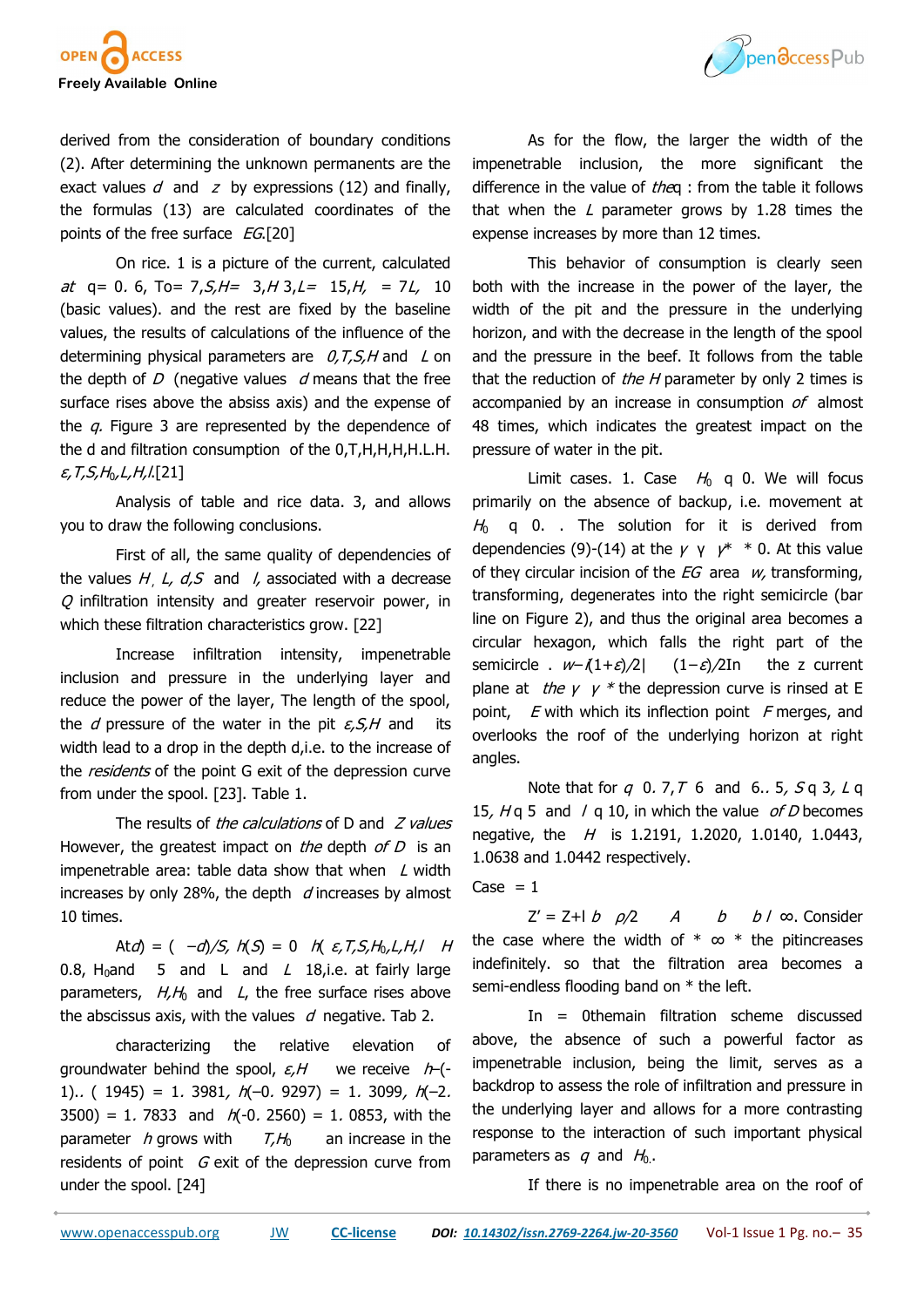



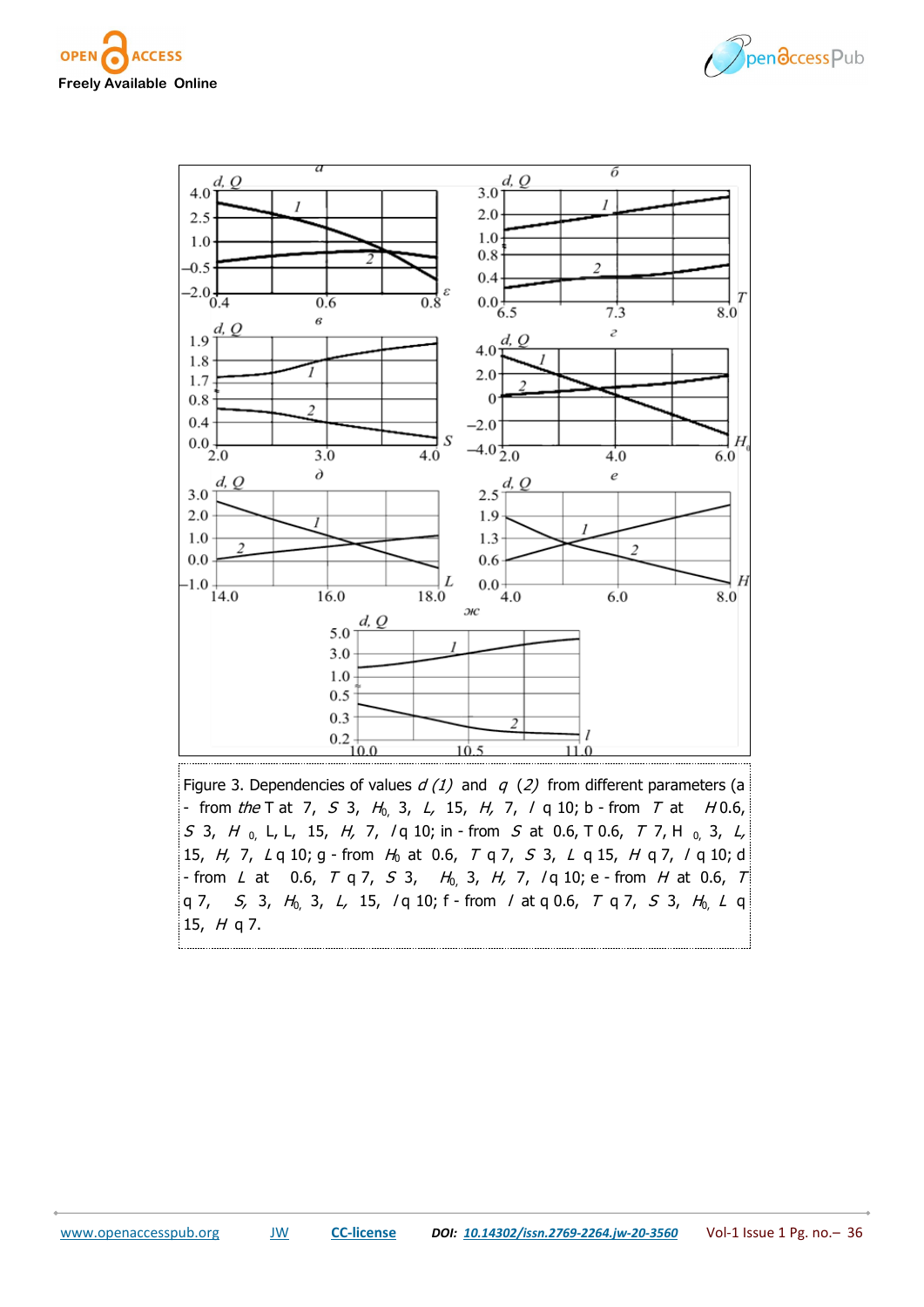



| Table 1. |          |       |     |       |       |     |       |       |     |         |       |  |
|----------|----------|-------|-----|-------|-------|-----|-------|-------|-----|---------|-------|--|
| E        | D        | Q     | Τ   | D     | Q     | S   | D     | Q     | Ю   | D       | Q     |  |
| 0.5      | 2.651    | 0.182 | 6.5 | 1.349 | 0.234 | 2.0 | 1.726 | 0.635 | 2.0 | 3.155   | 0.038 |  |
| 0.6      | 1.804    | 0.394 | 7.0 | 1.804 | 0.394 | 2.5 | 1.745 | 0.563 | 4.0 | 0.441   | 0.769 |  |
| 0.7      | 0.586    | 0.457 | 7.5 | 2.299 | 0.457 | 3.5 | 1.844 | 0.255 | 5.0 | $-0.93$ | 1.159 |  |
| 0.8      | $-1.195$ | 0.094 | 8.0 | 2.745 | 0.627 | 4.0 | 1.873 | 0.129 | 6.0 | $-2.35$ | 1.815 |  |

| Table 2. |          |       |     |       |       |      |       |       |  |  |
|----------|----------|-------|-----|-------|-------|------|-------|-------|--|--|
|          | D        | Q     | Н   | D     | Q     | L    | D     | Q     |  |  |
| 14       | 2.555    | 0.086 | 4.0 | 0.650 | 1.815 | 10.0 | 1.804 | 0.394 |  |  |
| 16       | 1.116    | 0.599 | 5.0 | 1.070 | 1.159 | 10.3 | 2.018 | 0.320 |  |  |
| 17       | 0.413    | 0.888 | 6.0 | 1.441 | 0.769 | 10.6 | 2.229 | 0.253 |  |  |
| 18       | $-0.256$ | 1.084 | 8.0 | 2.155 | 0.038 | 11.0 | 2.478 | 0.230 |  |  |

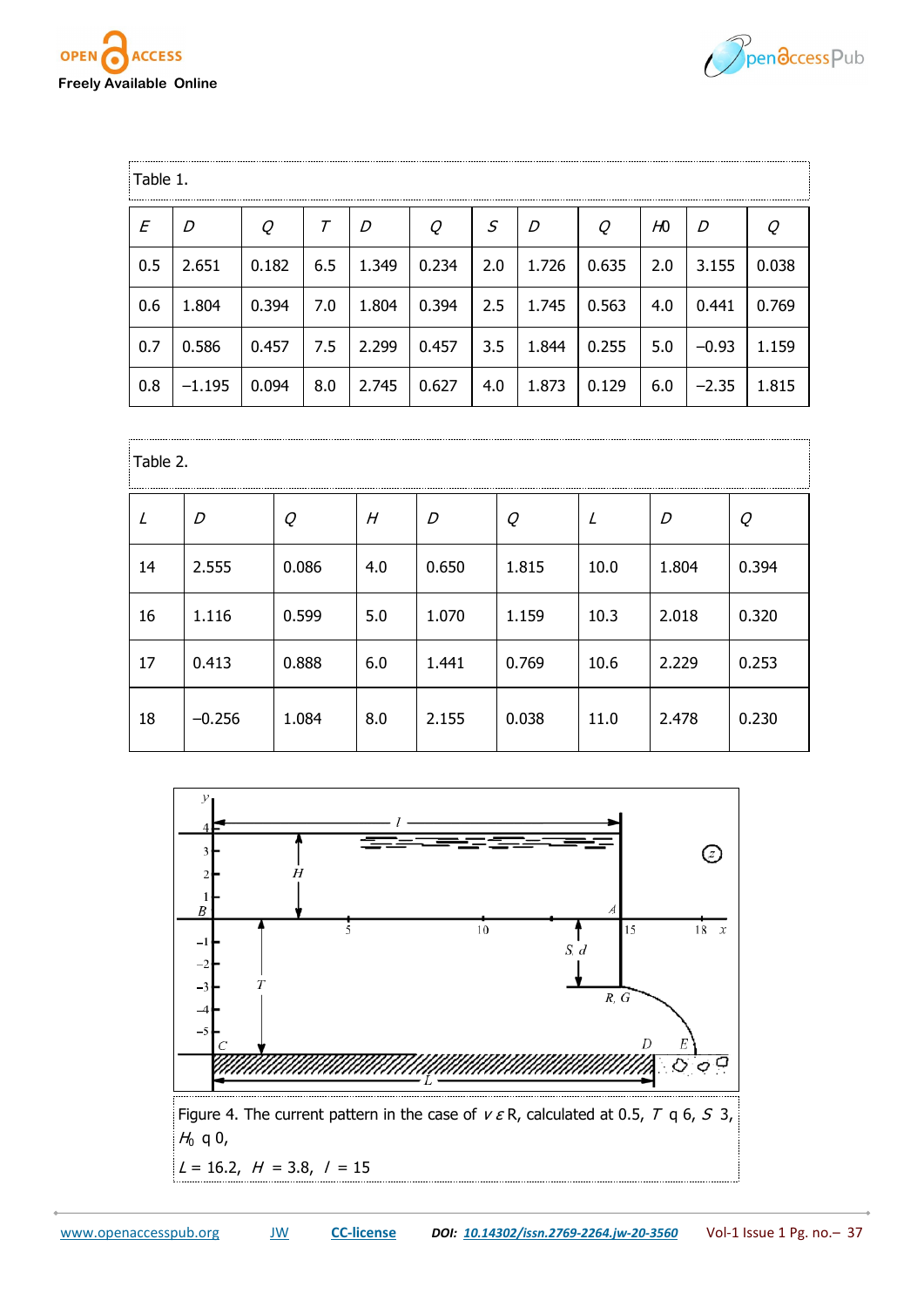

the underlying aquifer, the latter becomes well permeable all along. When  $1/2$  Im Re D C and D points merge in the area of complex speed,  $C w$ , its left semi-flatness is cut off, The circular incision of the EG goes into the right half-flatness, and the original area is transformed into a ∞ circular triangle.

$$
\rho = K'/K = \infty, \ K = \pi/2
$$

The solution for this extreme case is derived from formulas (9)-(14), if they put  $k \neq 0$  and take into account that in this case elliptical functions degenerate into trigonometry, and theta functions break off on their first members or constants:

$$
\Omega = -\varepsilon N \frac{\sin 2r' \sin 2(\tau - m')}{\sin 2m' \cos \tau \Delta(\tau)}, \quad Z = iN \frac{\sin 2(\tau - r')}{\cos \tau \Delta(\tau)}
$$
.....(15)

 $\Delta(\tau) = \sqrt{(a - \sin^2(\tau)(b - \sin^2 \tau)(c - \sin^2 \tau)}, \ \varepsilon = \text{tg2}m' \text{ctg2}r',$  $m' = \arcsin\sqrt{m}$ ,  $r' = \arcsin\sqrt{r}$ ,  $m', r', c'(0 < m' < r' < a' < b' < c' < \pi/2$ where

There are prototypes of  $M, R, C$  points on the absciss of the plane.  $\tau$ .

 $m'=0$  case of = 0 L, we will focus on the absenceof infiltration.

Thus, it turns out to solve the problem, first considered by V. V. Vedernikov, only in another way.

A case of the final speed of the flow at the end of the spool. As part of the edge task (2), consider the case where the flow rate at the end of the spool  $V_R$ ,  $\lt E$ 0  $alt:$  Then in the area of complex speed w both vertical incisions disappear, the left half-flat is cut off, as before at  $L \neq 0$ , however, unlike the latter, the MR section is transferred to the first quadrant.

The parametric solution of the problem formally has the same form  $(9)$  with the replacement of integrals  $Y_{1,2}$ (q) and permanent conformal display of q and q for the following:

$$
Y_{1,2}(\tau) = \theta - 0^{1}(\tau)\theta_{1}(\tau = i\gamma) \exp(\pm i\pi\tau), \quad (16)
$$
  
\n
$$
a = \beta = (1 + i\rho)/2. \quad (17)
$$

The solution to a similar problem in the absence of backup arises from submissions (9), (16), (17) at  $\gamma$  of γ\*.

Analysis of the numerical results shows that in  $v_R$  *qlt;* ∞ the qualitative nature of filtering dependence on the physical parameters of the scheme is maintained, characteristic of the case  $v_R \infty$ . For example, there is the same as before, the pattern of flow behavior from values  $T$  and  $\ell$ , on theone hand, and contrary to the parameters of  $S$  and  $H$  - on the other.

On rice. 4 is a picture of the movement, calculated at the z 0. 5,  $T = 6$ ,  $S = 3$ ,  $H_0 = 0$ ,  $L = 16$ . 2,  $H = 3$ . 8,  $l = 15$ . It is noteworthy that for all the calculated variants 1) of d'S and therefore  $h(d)$   $h(s)$  q 0. This means that in the current plane point  $G$  exit of the depression curve from under the spool merges with the point  $R$  of its edge; from the consideration of the area of complex speed  $w$  it follows that in this case the speed at the end of the spint is equal to the intensity of the infiltration:  $v_r$  q(Figure 4).

If you make a transformation  $T' = 1/2 + i$  hat translates a rectangle of auxiliary variables to a similar one to the parameter, then the corresponding basic $P' = 1/P = K/K'$ filtering scheme of the inequality to the parameters (10) will take the form

0<b'<α'<r'<1/2,

,

Where  $b'$ , $a'$  there are abscisses of  $B$ , $A$ , $R$ points in the *plane.* 

Calculations show that for any infiltration intensity, the  $d > S$ , ratio of d s is only for r' a single r - its limit- when the G  $_HR$ : r' = r<sub>\*</sub>'=1/2plane r' <r'<sub>\*</sub> is merged.

Such a result in the marginal case for the model in question, when the waterproof layer of soil has unlimited power, there is no impenetrable site and infiltration, i.e. at the time of  $T = \infty (k' = 0, k = 1), L = 0 (b' = b'_{*} = 0)$ 

1And  $\varepsilon=0$ (m' = 0), was first received by N. E. Schukovsky.

 $K = \infty$ ,  $K' = \pi/2$ ,  $k' = 0$ ,  $k = 1$ ,  $b' = 0$ ,  $q' = 0$ и учесть, что при этом

2 The functions degenerate into hyperbolic, and theta functions, which this time are characterized by theq'=0 parameter, break off on their first members or constants.

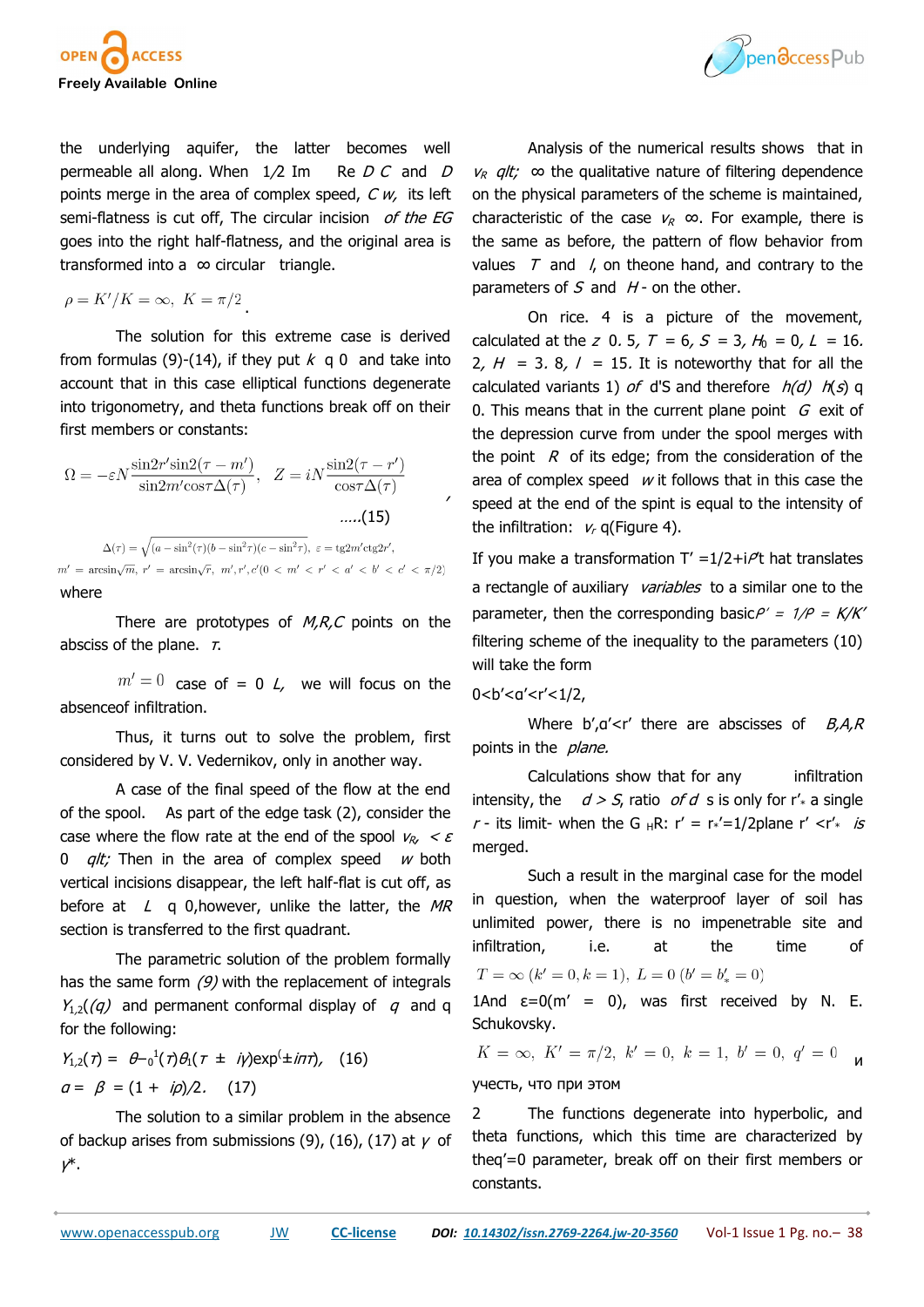



3 Thus, in the extreme case of the scheme studied, it turns out to solve the problem of Shchukovsky, but only in a different way.

4 The author thanks the reviewers for helpful tips and comments that contributed to the improvement of the work.

## **References**

- 1. Vedernikov V.V. Effect of capillary uplift on filtration from channels / Hydrotechnical construction. 1935. No 5. P. 20-27.
- 2. Vedernikov V.V. Effect of soil capillary on filtration with a free surface / Dock. Ussr. 1936. T. 3 (4). P. 157-161.
- 3. Aravin V.I. Inflow of groundwater to the pit, fenced with spools / Izv. All-union. study. 1937. T. 20. P. 74-89.
- 4. Kozlov V.S. Hydromechanical calculation of spool jumpers / Izv. AN USSR. It's not a good one. Technical. Sciences. 1939. No 6. P. 89-110.
- 5. Vedernikov V.V. Theory of filtration and its application in the field of irrigation and drainage. M.; L.: Gosstroyizdat, 1939. 248 s.
- 6. Nelson-Skornyakov F. B. Hydromechanical calculation of water flow to the pit / Izv. AN USSR. It's not a good one. Technical. Sciences. 1943. No 7. S. 90-94.
- 7. Nelson-Skornyakov F. B. Some cases of groundwater flowing from the river to the quarry (pit) / Izv. AN USSR. It's not a good one. Technical. Sciences. 1944. No 3. P. 209-220.
- 8. Nelson-Skornyakov F.B. Filtering in a homogeneous environment. 2nd ed. M.: Soviet science, 1949. 568 s.
- 9. Aravin V.I., Numerov S.N. Filtering calculations of hydraulic facilities. M.: Stroyizdat., 1948. 616 s.
- 10. Vederniks V.V. Filtering in the presence of a drainage or aquifer / Dock. Ussr. 1949. T. 69 (5). P. 619-622.
- 11. Apothecary L.D. Issues of filtration calculation of horizontal drainage of navigable gateways and dry docks - Izv. All-union. study. 1951. T. 46. S. 80-105.
- 12. Semibarinova-Cochina P. Y. Theory of groundwater

movement. 2nd ed. M.: Science, 1977. 664 s.

- 13. Development of research on the theory of filtration in the USSR (1917-1967) / Red. P. J. Polubarinova-Cochina. M.: Science, 1969. 546 s.
- 14. Shchukovskiy N.E. Seep water through dams / Sobr. Op. M.: Guesthozed, 1950. T. 7. P. 297-332.
- 15. Bereslavsky E.N. About some hydrodynamic models related to the task of Schukovsky about the streamlining of the spool / Dock. Wounds. 2013. T. 448 (5). P. 529-533.
- 16. Bereslavsky E.N., Cochina P.Y. About some equations of the Fuchs class in hydro and aeromechanics // Izv. AN USSR. Fluid and gas mechanics. 1992. No 5. S. 3-7.
- 17. Bereslavsky E.N., Cochina P. Y. About the differential equations of the Fuchs class, which are found in some tasks of fluid and gas mechanics // Izv. AN USSR. Fluid and gas mechanics. 1997. No 5. P. 9-17.
- 18. Cochina P.J., Bereslavsky E.N., Cochina N. Analytical theory of linear differential equations of the Fuchs class and some tasks of underground hydromechanics. Ch. 1: preprint No. 567. M.: In-t problems of mechanics of the RAS, 1996. 112 s.
- 19. Bereslavsky E. N. On conformation display of some circular polygons on a rectangle / Izv. Universities. Mathematics. 1980. No 5. S. 3-7.
- 20. Bereslav E. N. About differential equations of the Fuchs class associated with the conformal display of circular polygons in polar grids / Differenz. Equation. 1997. T. 33 (3). P. 296-301.
- 21. Bereslav E. N. About some differential equations of the Fuchs class found in the mechanics of liquids and gases // The different. Equation. 2012. T. 48 (4). S. 590-594.
- 22. Bereslavsky E. N. Application of the Method Polubarynova-Kochina to study filtration currents from pits fenced with spools of Shchukovskiy / Dock. Wounds. 2014. T. 455 (6). S. 651-655.
- 23. Golubev V. Lectures on the analytical theory of differential equations. M.; L.: Guesthodat, 1950. 436 s.